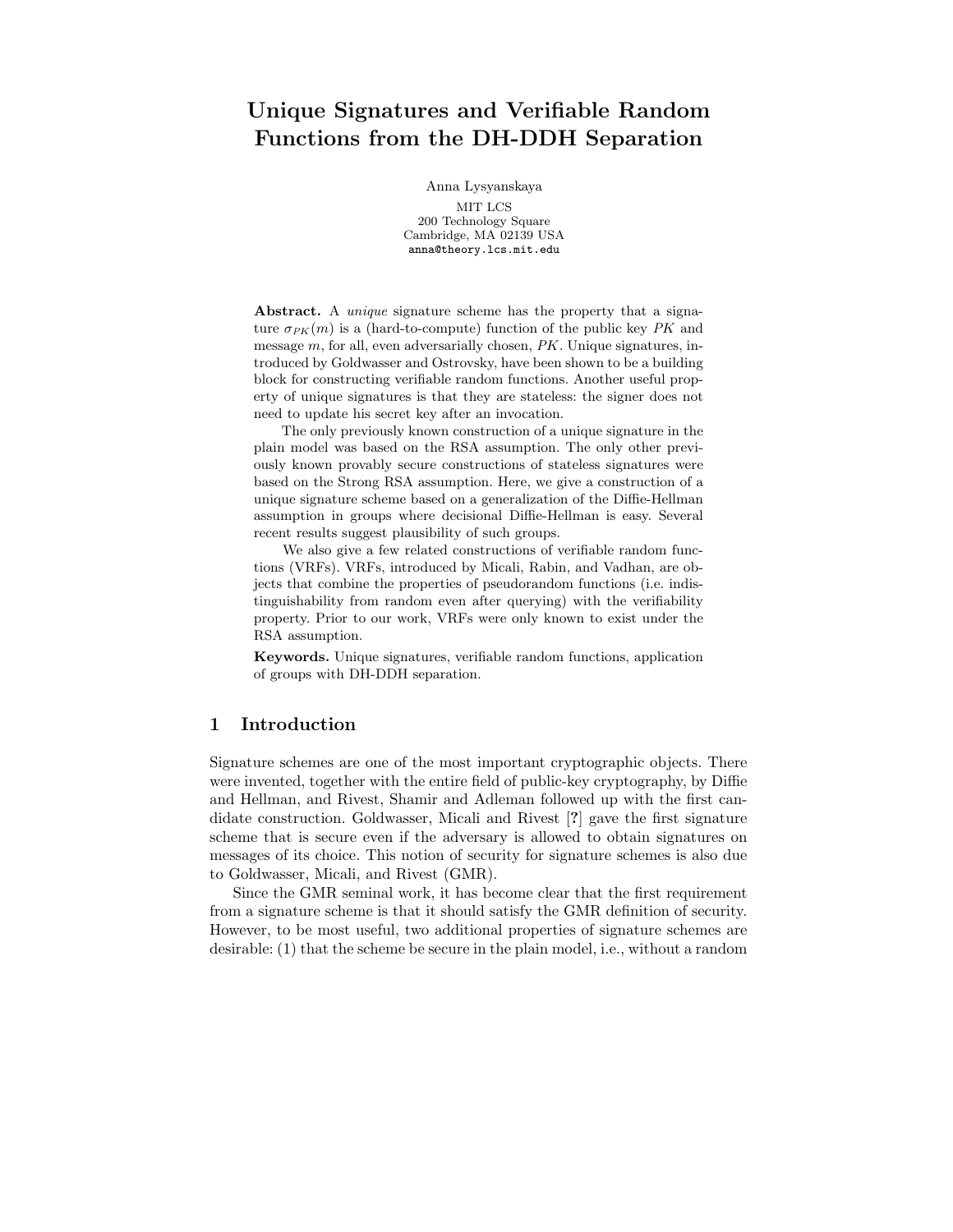oracle or common parameters; and (2) that the scheme be stateless, i.e., not require the signer to update the secret key after each invocation.

The only signature schemes satisfying both of these additional properties are the Strong-RSA-based schemes of Gennaro et al. [?] and of Cramer and Shoup [?], and the scheme implied by the verifiable random function due to Micali et al. [?], based on RSA. An open question was to come up with a signature scheme satisfying the two additional properties, such that it would be secure under a different type of assumption. Here, we give such a signature scheme, based on a generalization of the Diffie-Hellman assumption for groups where decisional Diffie-Hellman is easy.

Unique signatures. The signature scheme we propose is a unique signature scheme. Unique signature schemes are GMR-secure signature schemes where the signature is a hard-to-compute function of the public key and the message. They were introduced by Goldwasser and Ostrovsky  $[?]$ <sup>1</sup>.

Intuitively, unique signatures are the "right" notion of signatures. This is because if one has verified a signature on a message once, then why should it be necessary to verify the signature on the same message again? Yet, even if indeed the given message has been accepted before, it is a bad idea to just accept it again—what if this time it came from an unauthorized party? Hence, one must verify the signature again, if it happens to be a different signature. If a signature scheme allows the signer to easily (that is to say, more efficiently than the cost of verifying a signature) generate many signatures on the same message, this leads to a simple denial-of-service attack on a verifier who is forced to verify many signatures on the same message. Although this is not a cryptographic attack, it still illustrates that intuitively unique signatures are more desirable.

In the random-oracle model, a realization of unique signatures is well-known. For example, some RSA signatures are unique:  $\sigma_{n,e,H}(m) = (H(m))^{1/e}$  mod n is a function of  $(n, e, H, m)$  so long as e is a prime number greater than n (this is because for a prime e,  $e > n$  implies that e is relatively prime to  $\phi(n)$ . Goldwasser and Ostrovsky give a solution in the common-random-string model. However, in the standard model, the only known construction of unique signatures was the one due to Micali, Rabin, Vadhan [?].

On the negative side, Goldwasser and Ostrovsky have also shown that even in the common random string model, unique signatures require assumptions of the same strength as needed for non-interactive zero knowledge proofs with polynomial-time provers. The weakest assumption known that is required for non-interactive zero knowledge proofs with polynomial-time provers, is existence of trapdoor permutations [?,?]. However, we do not know whether this is a necessary assumption; neither do we know whether this assumption is sufficient for constructing unique signatures in the plain model.

Verifiable random functions. Another reason why unique signatures are valuable is that they are closely related to verifiable random functions. Verifiable random functions (VRFs) were introduced by Micali, Rabin, and Vadhan [?].

<sup>&</sup>lt;sup>1</sup> They call it an *invariant* signature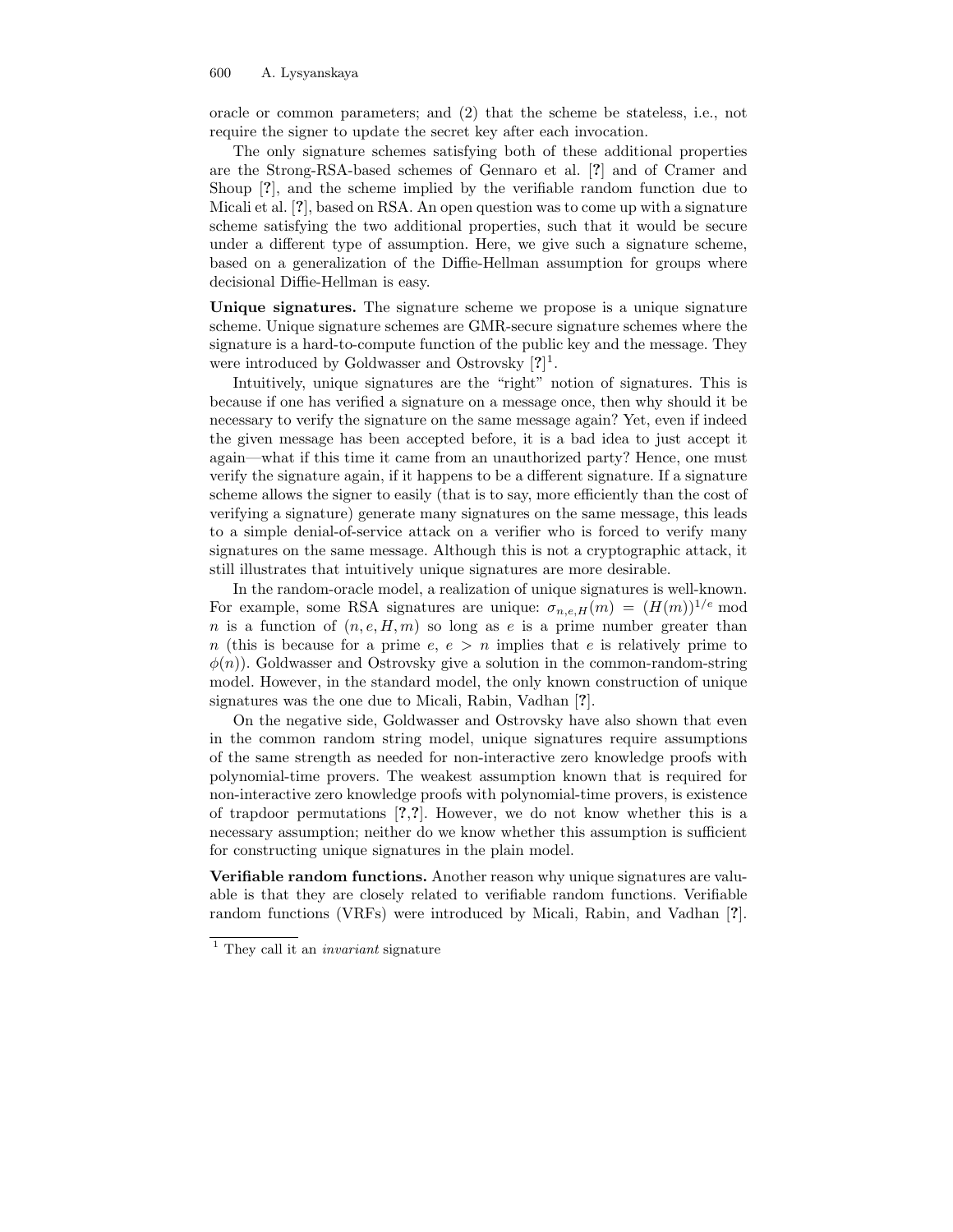They are similar to pseudorandom functions [?], except that they are also verifiable. That is to say, associated with a secret seed  $SK$ , there is a public key PK and a function  $F_{PK}(\cdot)$ :  $\{0,1\}^k \mapsto \{0,1\}^u$  such that (1)  $y = F_{PK}(x)$  is efficiently computable given the corresponding  $SK$ ; (2) a proof  $\pi_{PK}(x)$  that this value  $y$  corresponds to the public key  $PK$  is also efficiently computable given SK; (3) based purely on PK and oracle calls to  $F_{PK}(\cdot)$  and the corresponding proof oracle, no adversary can distinguish the value  $F_{PK}(x)$  from a random value without explicitly querying for the value  $x$ .

VRFs [?] are useful for protocol design. They can be viewed as a commitment to an exponential number of random-looking bits, which can be of use in protocols. For example, using verifiable random functions, one can reduce the number of rounds for resettable zero knowledge proofs to 3 in the bare model [?]. Another example application, due to Micali and Rivest [?], is a non-interactive lottery system used in micropayments. Here, the lottery organizer holds a public key  $PK$  of a VRF. A participant creates his lottery ticket  $t$  himself and sends it to the organizer. The organizer computes the value  $y = F_{PK}(t)$  on the lottery ticket, and the corresponding proof  $\pi = \pi_{PK}(t)$ . The value y determines whether the user wins, while the proof  $\pi$  guarantees that the organizer cannot cheat. Since a VRF is hard to predict, the user has no idea how to bias the lottery in his favor.

These objects are not well-studied; in fact, only one construction, based on the RSA assumption, was previously known [?]. Micali, Rabin and Vadhan showed that, for the purposes of constructing a VRF, it is sufficient to construct a unique signature scheme. More precisely, from a unique signature scheme with small (but super-polynomial) message space and security against adversaries that run in super-polynomial time, they constructed a VRF with an arbitrary input size that tolerates a polynomial-time adversary<sup>2</sup> They then gave an RSA-based unique signature scheme for a small message space.

Constructing VRFs from pseudorandom functions (PRFs) is a good problem that we don't know how to solve in the standard model. This is because by its definition, the output of a PRF should be indistinguishable from random. However, if we extend the model to allow interaction, it is possible to commit to the secret seed of a PRF and let that serve as a public key, and then prove that a given output corresponds to the committed seed using a zero-knowledge proof. This solution is unattractive because of the expense of communication rounds. In the so-called common random string model where non-interactive zero-knowledge proofs are possible, a construction is possible using commitments and non-interactive zero knowledge [?,?,?]. However, this is unattractive as well because this model is unusual and non-interactive ZK is expensive. Thus, construction of verifiable random functions from general assumptions remains an interesting open problem.

 $2$  Intuitively, it would seem that the connection ought to be tighter: a unique signature secure against polynomial-time adversaries should imply a secure verifiable random function. This is an interesting open problem, posed by Micali et al.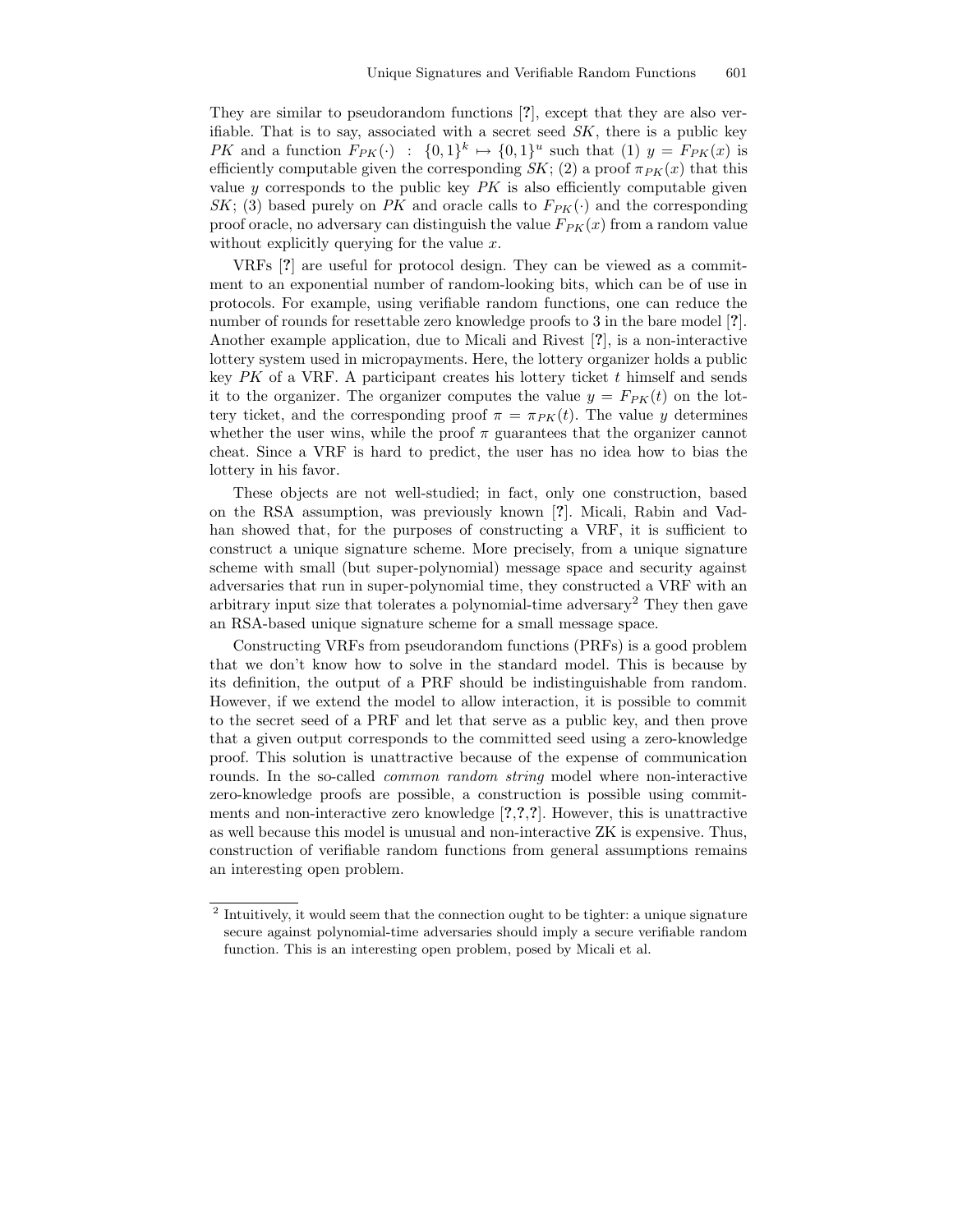DH–DDH separation. Recently, Joux and Nguyen [?] demonstrated that one can encounter groups in which decisional Diffie-Hellman is easy, and yet computational Diffie-Hellman seems hard. This is an elegant result that, among other things, sheds light on how reasonable it is to assume decisional Diffie-Hellman.

Joux [?] proposed using the DH-DDH separation to a good end, by exhibiting a one-round key exchange protocol for three parties. Subsequently, insight into such groups has proved relevant for the recent construction of identity-based encryption due to Boneh and Franklin [?] which resolved a long standing open problem [?]. Other interesting consequences of the study of these groups are a construction of a short signature scheme in the random-oracle model [?] and of a simple credential system [?].

Our results. We give a simple construction of a unique signature scheme based on groups where DH is conjectured hard and DDH is easy. Ours is a tree-like construction. The message space consists of codewords of an error-correcting code that can correct a constant fraction of errors. For n-bit codewords, the depth of the tree is  $n$ . The root of the tree is labelled with  $g$ , a generator of a group where  $DH$  is hard and  $DDH$  is easy. The  $2<sup>n</sup>$  leaves of the tree correspond all the possible *n*-bit strings. The  $2^i$  nodes of depth  $i, 1 \leq i < n$  correspond to all the possible  $i$ -bit prefixes of an *n*-bit string.

A pair of group elements  $(A_{i,0} = g^{a_{i,0}}, A_{i,1} = g^{a_{i,1}})$  is associated with each depth of the tree as part of the public key. The label of a node of depth  $i$  is derived from the label of its parent by raising the parent's label to the exponent  $a_{i,0}$  if this node is its parent's left child, or  $a_{i,1}$  if it is the parent's right child.

Computing the signature on each codeword  $m$  amounts to computing the labels of the nodes on the path from the root of the tree all the way down to the leaf corresponding to m.

At first glance, this may seem very similar to the Naor-Reingold [?] pseudorandom function. However the proof is not immediate. The major difference from the cited result is that here we must give a proof that the function was evaluated correctly. That makes it harder to prove security. For example, proof by a hybrid argument, as done by Naor and Reingold [?] is ruled out immediately: there is no way we can answer some of the adversary's queries with truly random bits, since for such bits there will be no proof.

Our proof of security for the unique signature relies on a generalization of the Diffie-Hellman assumption. We call it the "Many-DH" assumption. However, for directly converting this simple US to VRF, we need to make a very strong assumption; however the resulting VRF is very simple. We also suggest a more involved but also more secure construction of a VRF based on the Many-DH assumption. This last construction is closely related to that due to Micali et al. [?].

Outline of the rest of the paper. In Section ?? we introduce our notation. In Section ?? we give definitions of verifiable random functions and unique signatures. In Section ?? we state our complexity assumptions for the unique signatures. In Section ?? we give our unique signature and prove it secure in Section ??. We then provide a simple construction for a VRF under a somewhat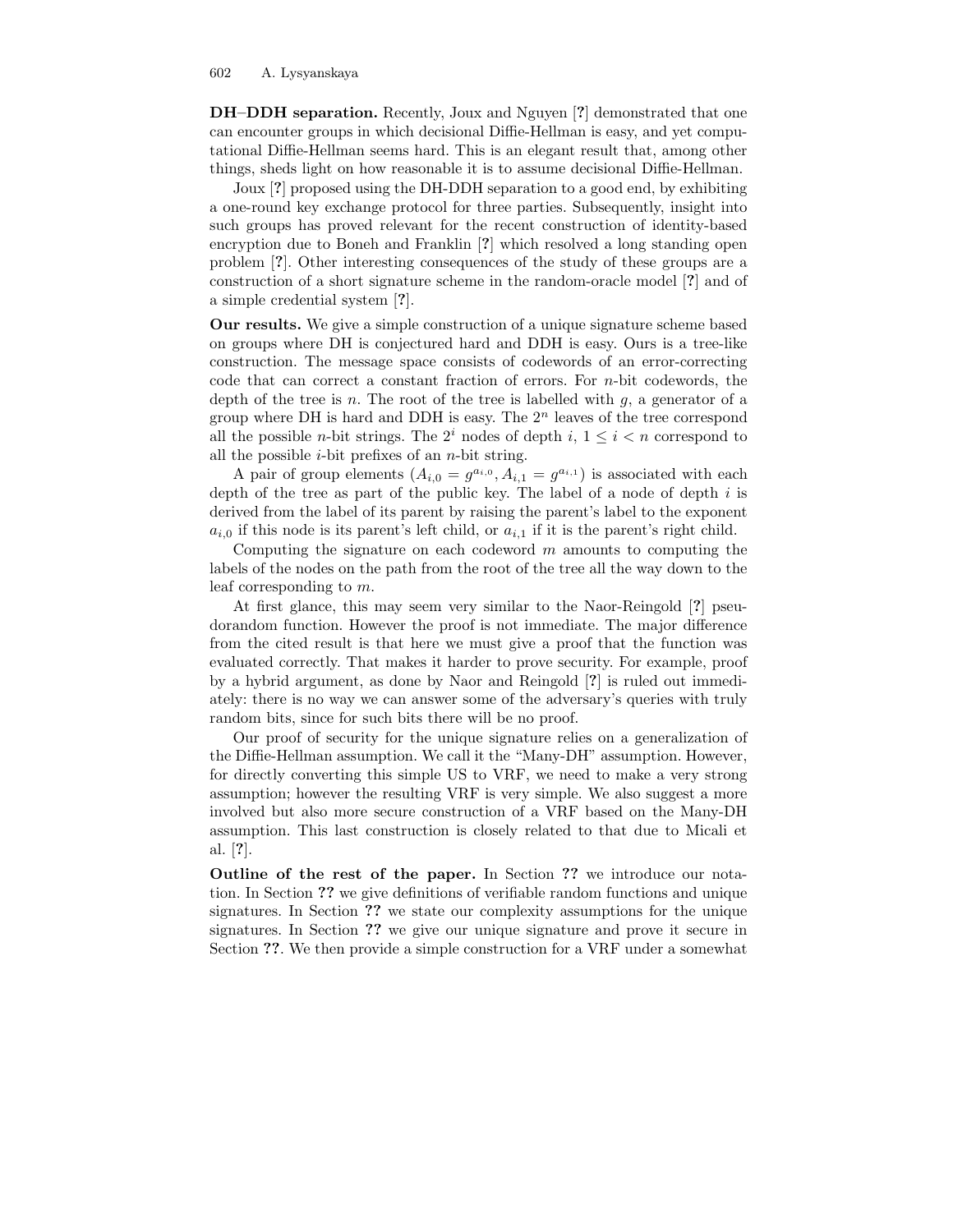stronger assumption, in Section ??. We conclude in Section ?? with a construction of a VRF based on the weaker assumption alone, but whose complexity (both in terms of computation and in terms of conceptual simplicity) is the same as that of Micali et al. [?].

## 2 Notation

The notation in this paper is based on the Cryptography class taught by Silvio Micali at MIT [?].

Let  $A(\cdot)$  be an algorithm.  $y \leftarrow A(x)$  denotes that y was obtained by running A on input x. In case A is deterministic, then this y is unique; if A is probabilistic, then  $y$  is a random variable.

Let b be a boolean function. The notation  $(y \leftarrow A(x) : b(y))$  denotes the event that  $b(y)$  is true after y was generated by running A on input x.

Finally, the statement such as  $Pr[y \leftarrow A(x); z \leftarrow B(y) : b(z)] = \alpha$  means that the probability that  $b(z)$  is TRUE after the value z was obtained by first obtaining y by running algorithm  $\tilde{A}$  on input x, and then running algorithm  $\tilde{B}$ on input y.

By  $A^{O(\cdot)}(\cdot)$ , we denote a Turing machine that makes oracle queries to machine O. I.e., this machine will have an additional (read/write-once) query tape, on which it will write its queries in binary; once it is done writing a query, it inserts a special symbol " $\#$ ". By external means, once the symbol " $\#$ " appears on the query tape, an oracle  $O$  is invoked on the value just written down, and the oracle's answer appears on the query tape adjacent to the " $\#$ " symbol. By  $Q = Q(A^{O(\cdot)}(x)) \leftarrow A^{O(\cdot)}(x)$  we denote the contents of the query tape once A terminates, with oracle O and input x. By  $(q, a) \in Q$  we denote the event that q was a query issued by  $A$ , and  $a$  was the answer received from oracle  $O$ . Sometimes, we will write, for example,  $A^{O(x,.)}$ , to denote the fact that the first input to  $O$  is fixed, and  $A$ 's query supplies only the second input to  $O$ .

We say that  $\nu(k)$  is a negligible function, if for all polynomials  $p(k)$ , for all sufficiently large k,  $\nu(k) < 1/p(k)$ .

## 3 Definitions

#### 3.1 Unique Signatures

Unique signatures are simply secure signatures where the signature is a function as opposed to a distribution.

**Definition 1.** A function family  $\sigma_{(\cdot)}(\cdot)$  :  $\{0,1\}^k \mapsto \{0,1\}^{\ell(k)}$  is a unique signature scheme (US) if there exists probabilistic algorithm  $G$ , efficient deterministic algorithm Sign, and probabilistic algorithm Verify such that  $G(1^k)$ generates the key pair PK, SK,  $Sign(SK, x)$  computes the value  $\sigma = \sigma_{PK}(x)$ and  $Verify(PK, x, \sigma)$  verifies that  $\sigma = \sigma_{PK}(x)$ . More formally (but assuming, for simplicity, that Verify is a deterministic algorithm; in case it is not, the adjustment to the definition is straightforward):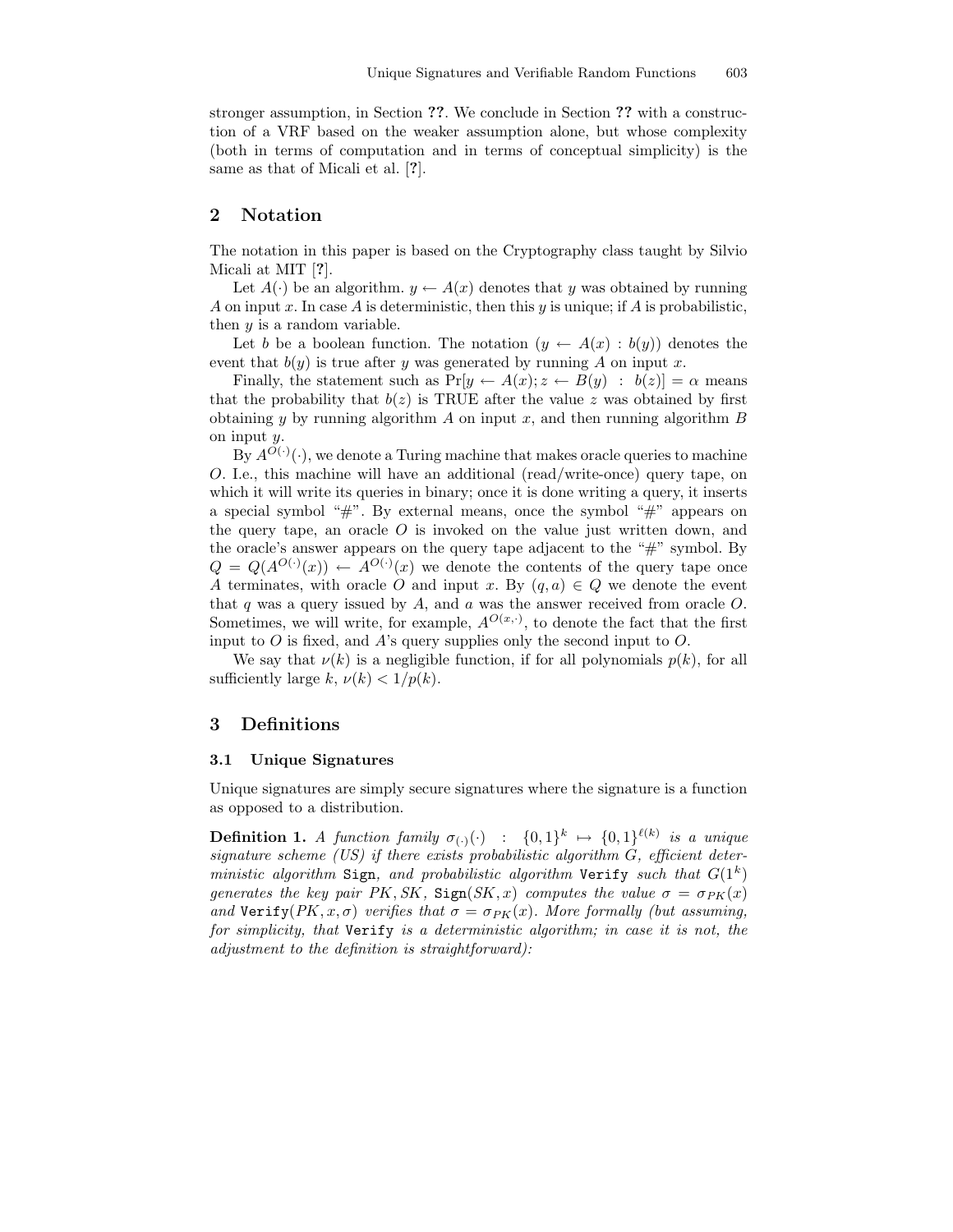- 1. (Uniqueness of  $\sigma_{PK}(m)$ ) There do not exist values (PK,  $m, \sigma_1, \sigma_2$ ) such that  $\sigma_1 \neq \sigma_2$  and Verify $(PK, m, \sigma_1) =$ Verify $(PK, m, \sigma_2) = 1$ .
- 2. (Security) For all families of probabilistic polynomial-time oracle Turing machines  $\{A_k^{(\cdot)}\}$  $\binom{N}{k}$ , there exists a negligible function  $\nu(k)$  such that

$$
\Pr[(PK, SK) \leftarrow G(1^k);
$$
  

$$
(Q, x, \sigma) \leftarrow A_k^{\text{Sign}(SK, \cdot)}(1^k); \text{Verify}(PK, x, \sigma) = 1 \land (x, \sigma) \notin Q] \le \nu(k)
$$

On a relaxed definition. Goldwasser and Ostrovsky [?] give a relaxed definition. In their definition, even though the signature is unique, the verification procedure may require, as an additional input, a proof that the signature is correct. This proof is output by the signing algorithm together with the signature, and it might not be unique. Here we give the stronger definition because we can satisfy it (Goldwasser and Ostrovsky do not, even though they work in the common random string model). However, note that the relaxed definition is sufficient for constructing VRFs [?].

Unique signatures are stateless. Since a unique signature is a function of the public key and the message, a signature on a given message will be the same whether this was the first message signed by the signer, or the  $n<sup>th</sup>$  message. As a result, it is easy to see that the signer does not need to remember anything about past transactions, i.e., a unique signature must be stateless.

#### 3.2 Verifiable Random Functions

The definition below is due to Micali et al. [?]. We use somewhat different and more compact notation, however.

The intuition of this definition is that a function is a verifiable random function if it is like a pseudorandom function with a public key and proofs.

**Definition 2.** A function family  $F_{(\cdot)}(\cdot)$  :  $\{0,1\}^k \mapsto \{0,1\}^{\ell(k)}$  is a verifiable random function (VRF) if there exist probabilistic algorithm G, and de $terministic\ algorithms\ Evaluate{ \texttt{Eval},\ and\ Prove},\ and\ algorithm\ Verify\ such\ that: G(1^k)$ generates the key pair PK, SK; Eval(SK, x) computes the value  $y = F_{PK}(x)$ ; Prove(SK, x) computes the proof  $\pi$  that  $y = F_{PK}(x)$ ; and Verify(PK, x, y,  $\pi$ ) verifies that  $y = F_{PK}(x)$  using the proof  $\pi$ . More formally (but assuming, for simplicity, that  $Verify$  is a deterministic algorithm; in case it is not, the adjustment to the definition is straightforward):

- 1. (Uniqueness of  $F_{PK}(x)$ ) There do not exist values (PK, SK, x, y<sub>1</sub>, y<sub>2</sub>,  $\pi_1$ ,  $\pi_2$ ) such that  $y_1 \neq y_2$  and  $Verify(PK, x, y_1, \pi_1) = Verify(PK, x, y_2, \pi_2) = 1.$
- 2. (Computability of  $F_{PK}(x)$ )  $F_{PK}(x) = \text{Eval}(SK, x)$ .

.

3. (Provability of  $F_{PK}(x)$ ) If  $(y, \pi)$  = Prove(SK, x), then

$$
\texttt{Verify}(PK, x, y, \pi) = 1
$$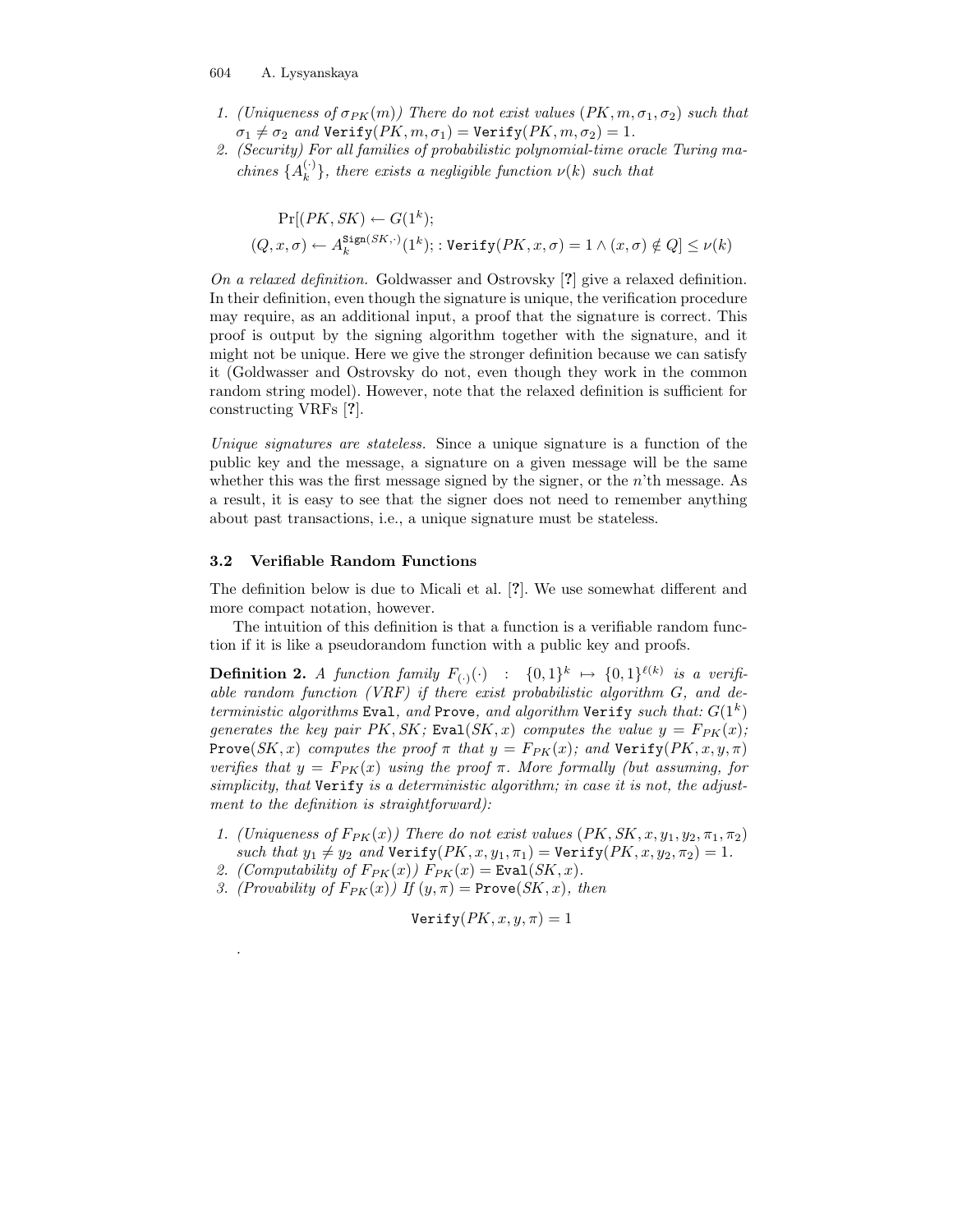4. (Pseudorandomness of  $F_{PK}(x)$ ) For all families of probabilistic polynomialtime Turing machines  $\{A_k^{(\cdot)}\}$  $\{k', B_k\}$ , there exists a negligible function  $\nu(k)$  such that

$$
\Pr[(PK, SK) \leftarrow G(1^k);
$$
  
\n
$$
(Q_A, x, \text{state}) \leftarrow A_k^{\text{Prove}(SK, \cdot)}(1^k);
$$
  
\n
$$
y_0 = \text{Eval}(SK, x);
$$
  
\n
$$
y_1 \leftarrow \{0, 1\}^{\ell(k)};
$$
  
\n
$$
b \leftarrow \{0, 1\};
$$
  
\n
$$
(Q_B, b') \leftarrow B_k^{\text{Prove}(SK, \cdot)}(\text{state}, y_b) : b = b' \land (x, \text{Prove}(SK, x)) \notin Q_A \cup Q_B
$$
  
\n
$$
\leq 1/2 + \nu(k)
$$

(The purpose of the state random variable is so that  $A_k$  can save some useful information that  $B_k$  will then need.)

In other words, the only way that an adversary could tell  $F_{PK}(x)$  from a random value, for x of its own choice, is by querying it directly.

It is easy to see [?] that given a VRF  $F_{(\cdot)}$  :  $\{0,1\}^{\ell(k)} \mapsto \{0,1\}$ , one can construct a VRF  $F'_{(\cdot)}$  :  $\{0,1\}^{\ell'(k)} \mapsto \{0,1\}^{m(k)},$  where  $\ell'(k) = \ell(k) - \lceil \log m(k) \rceil$ , as follows:  $F'_{S}(x_1 \circ \ldots \circ x_{\ell'(k)}) = F_{S}(x_1 \circ \ldots \circ x_{\ell'(k)} \circ u_0) \circ F_{S}(x_1 \circ \ldots \circ x_{\ell'(k)} \circ u_1) \circ$  $\ldots \circ F_S(x_1 \circ \ldots \circ x_{\ell'(k)} \circ u_{m(k)})$  where  $u_i$  denotes the  $\lceil \log m(k) \rceil$ -bit representation of the integer  $i$ , and " $\circ$ " denotes concatenation.

Thus in the sequel we will focus on constructing VRFs with binary outputs.

Unique signatures vs. VRFs. Micali et al. showed how to construct VRFs from unique signatures. The converse, namely construction of a unique signature from a VRF, holds immediately if the proofs in the VRFs are unique. If the proofs are not unique, then no construction satisfying our strong definition of unique signatures in known. However, constructing relaxed unique signatures in the sense of Goldwasser and Ostrovsky (see the end of Section ??) is immediate.

#### 4 Assumptions

Let S be the algorithm that, on input  $1^k$ , generates a group  $G = (*, q, g)$  with efficiently computable group operation  $*$ , of prime order q, with generator q. We require that g is written down in binary using  $O(\log q)$  bits, and that every element of the group has a unique binary representation.

We require that the decisional Diffie-Hellman problem be easy in G. More precisely, we require that there is an efficient algorithm D for deciding the following language  $L_{DDH}(G)$ :

$$
L_{DDH}(G) = \{(*, q, g, X, Y, Z) \mid \exists x, y \in \mathbb{Z}_q \text{ such that } X = g^x, Y = g^y, Z = g^{xy}\}\
$$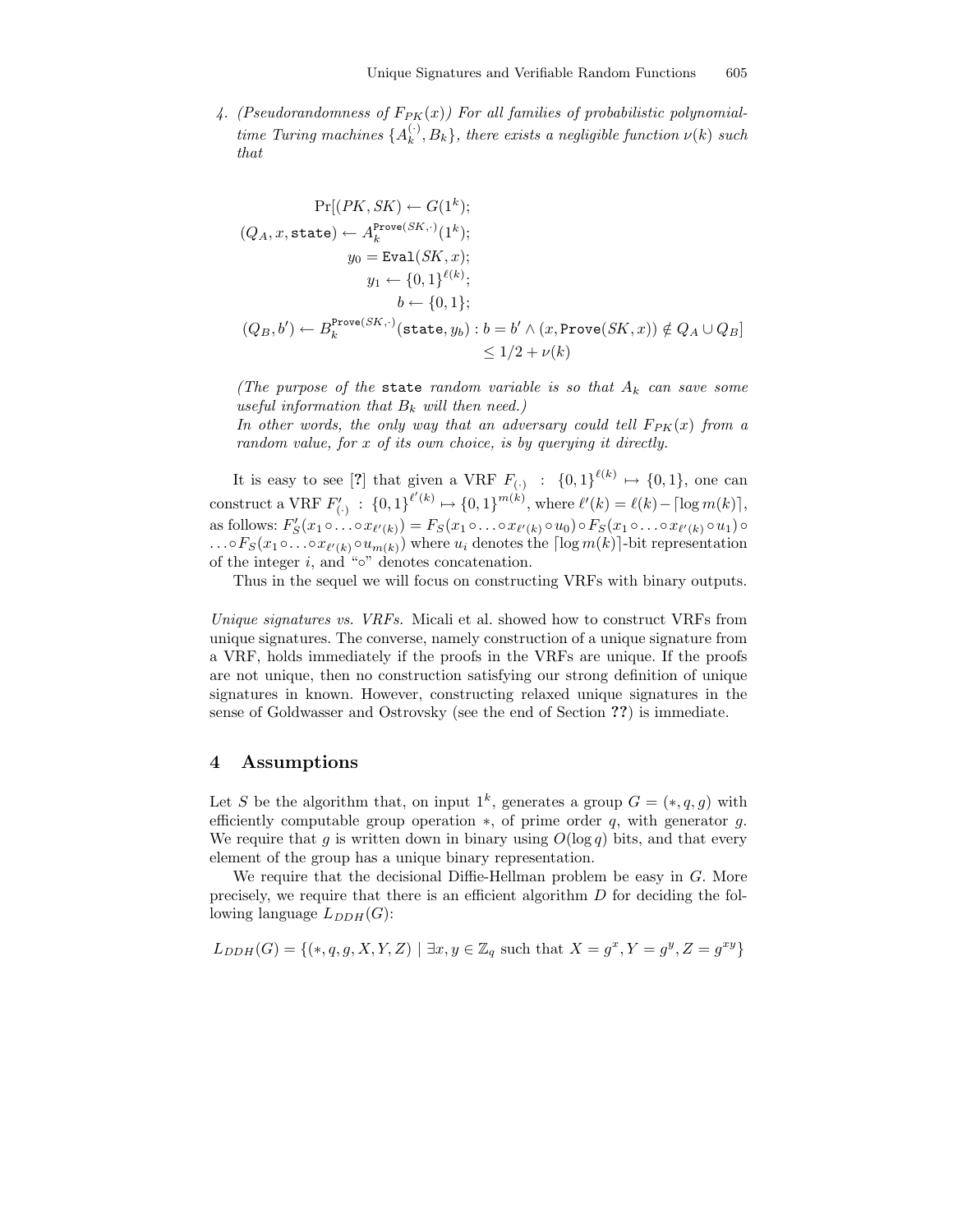#### 606 A. Lysyanskaya

One the other hand, we will need to make the following assumption which is somewhat stronger than computational Diffie-Hellman. It is essentially like computational Diffie-Hellman, except that instead of taking two inputs,  $g^x$  and  $g^y$ , and the challenge is computing  $g^{xy}$ , we have a logarithmic number of bases  $g^{y_1}, \ldots, g^{y_\ell}$ , as well as all the products  $g^{\prod_{j\in J} y_j}$  for all proper subsets J of the naturals up to and including  $\ell$ , and the challenge is to come up with the value  $g^{\prod_{j=1}^\ell y_j}.$ 

**Assumption 1 (Many-DH Assumption)** For all  $\ell = O(\log k)$ , for all probabilistic polynomial-time families of Turing machines  $\{A_k\},\$ 

$$
\Pr[(*, q, g) \leftarrow S(1^k); \{y_i \leftarrow \mathbb{Z}_q : 1 \leq i \leq \ell\};
$$
  

$$
\{z_J = \prod_{j \in J} y_j; Z_J = g^{z_J} : J \subset [\ell]\};
$$
  

$$
Z \leftarrow A_k(*, q, g, \{Z_J : J \subset [\ell]\}) : Z = g^{\prod y_i} \leq \nu(k)
$$

For an exposition of groups of this flavor, where the decisional Diffie-Hellman problem is easy, and yet generalizations of the computational Diffie-Hellman problem are conjectured hard, we refer the reader, for example, to the recent papers by Joux and Nguyen [?], Joux [?] and Boneh and Franklin [?]. In the sequel, we will not address the number-theoretic aspects of the subject.

## 5 Construction of a Unique Signature

Suppose the algorithms  $S, D$ , as in Section ??, are given. Let k be the security parameter. Let the message space consist of strings of length  $n_0$ . Our only assumption on the size of the message space is that  $n_0 = \omega(\log k)$ .

Let  $C: \{0,1\}^{n_0} \mapsto \{0,1\}^n$  be an error-correcting code of distance cn, where  $c > 0$  is a constant. In other words, C is a function such that if  $M \neq M'$  are strings of length  $n_0$ , then  $C(M)$  differs from  $C(M')$  in at least cn places. For an overview of error-correcting codes, see the lecture notes of Madhu Sudan [?]. Here, we note that since we will not need the decoding operation, only the encoding operation, we can easily achieve  $n = O(n_0)$ .

We need to construct algorithms  $G$ ,  $Sign$ ,  $Verify$  as specified in Definition ??.

Algorithm G Run  $S(1^k)$  to obtain $G = (*, q, g)$ . Choose n pairs of random elements in  $\mathbb{Z}_q$ :  $(a_{1,0}, a_{1,1}), \ldots, (a_{n,0}, a_{n,1})$ . Let  $A_{i,b} = g^{a_{i,b}},$  for  $1 \leq i \leq k$ ,  $b \in \{0, 1\}$ . Output the following key pair:

| $S\!K$ |  | $ a_{1,0} a_{2,0}  \ldots  a_{n,0} $ |           |  |  | $A_{1,0}$ $A_{2,0}$ $\cdots$                    | $A_{n,0}$ |
|--------|--|--------------------------------------|-----------|--|--|-------------------------------------------------|-----------|
|        |  | $ a_{1,1} a_{2,1}  \ldots$           | $a_{n,1}$ |  |  | $\left  A_{1,1} \right  A_{2,1} \right  \cdots$ | $A_{n,1}$ |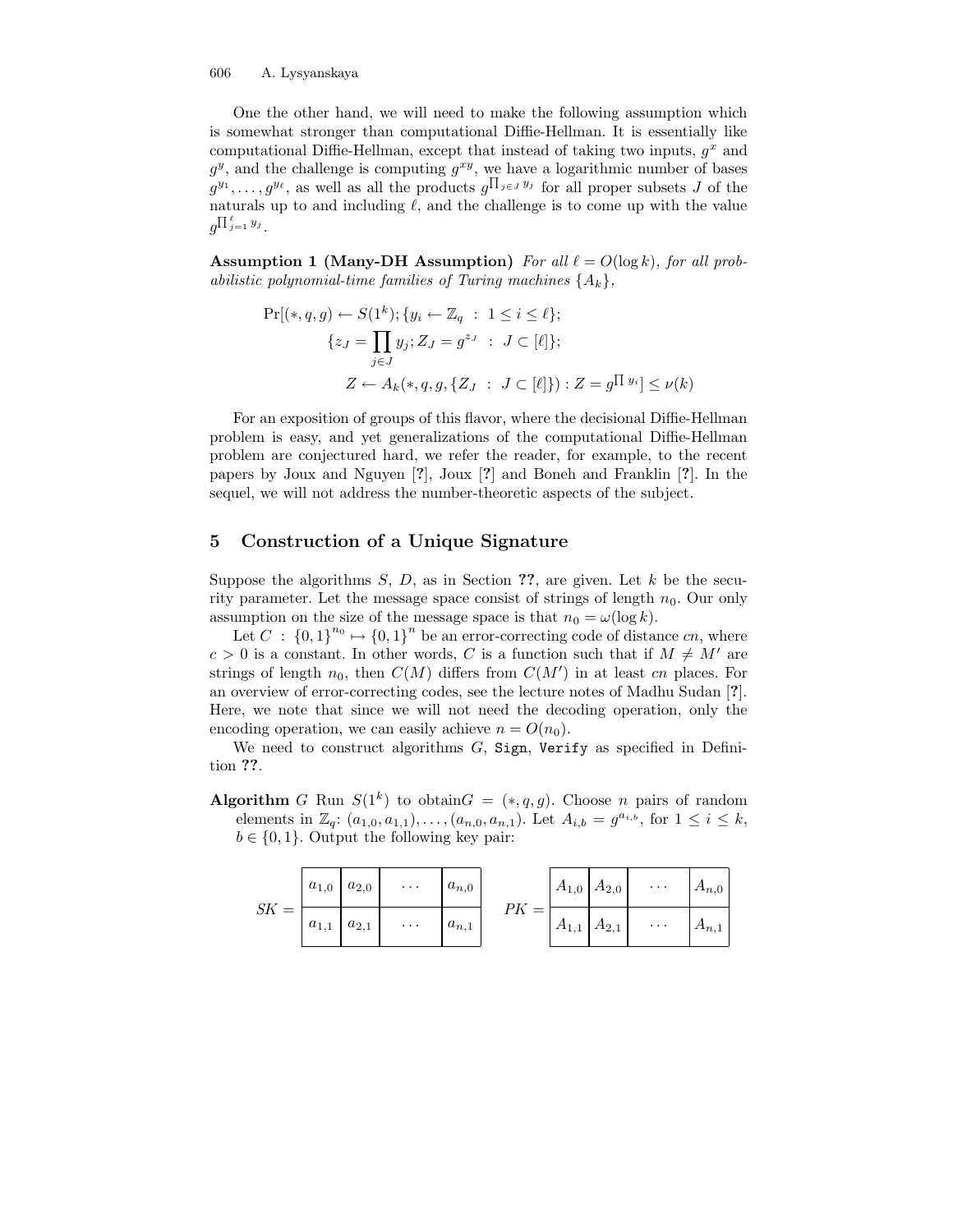- **Algorithm Sign** On input a message M of length  $n_0$ , compute the encoding of M using code  $C: m = C(M)$ . To sign the *n*-bit codeword  $m = m_1 \circ \dots \circ m_n$ , output  $\sigma_{PK}(m) = (s_1, \ldots, s_n)$ , where  $s_0 = g$  and  $s_i = (s_{i-1})^{a_{i,m_i}}$  for  $1 \leq$  $i \leq n$ .
- Algorithm Verify Let  $s_{m,0} = 1$ . Verify that, for all  $1 \le i \le n$ ,

$$
D(*, q, g, s_{m,i-1}, A_{i,m_i}, s_{m,i}) = ACCEPT
$$

Graphically, we view the message space as the leaves of a balanced binary tree of depth n. Each internal node of the tree is assigned a label, as follows: the label of the root is g. The label of a child, denoted  $l_c$  is obtained from the label of its parent, denoted  $l_p$ , as follows: if the depth of the child is i, and it is the left child, then its label is  $l_c = l_p^{a_{i,0}}$ , while if it is the right child, its label will be  $l_c = l_p^{a_{i,1}}$ . The signature on an *n*-bit message consists of all the labels on the path from the leaf corresponding to this message all the way to the root. To verify correctness of a signature, one uses the algorithm  $D$  that solves the DDH for the group over which this is done.

*Efficiency*. In terms of efficiency, this signature scheme is a factor of  $O(n)$  worse than the Cramer-Shoup scheme, in all parameters such as the key and signature lengths and the complexity of relevant operations. This means that it is still rather practical, and yet has two benefits: uniqueness, and security based on a different assumption. In comparison to the unique signature of Micali et al., our construction is preferable as far as efficiency is concerned. This is because our construction is direct, while they first give a unique signature for short messages, then show how to construct a VRF and a unique signature of arbitrary length from that.

Reducing the length of signatures. Boneh and Silverberg [?] point out that, if the language  $L(*, q, g) = \{g^{y_1}, \ldots, g^{y_n}, g^{\prod_{i=1}^n y_i}\}\$  is efficiently decidable, then the signature does not need to contain the labels of the intermediate nodes. I.e., to sign a message M,  $m = C(M)$ , it is sufficient to give  $s = g^{\prod_{i=1}^{n} a_{i,m_i}}$ . This reduces the length of a signature by a factor of  $n$ . However, finding groups where  $L(*, q, g)$  is efficiently decidable, and yet the Many-DH Assumption is still reasonable, is an open question [?].

## 6 Proof of Security for the Unique Signature

In this section, we show how to reduce breaking the Many-DH problem to forging a signature of the construction in Section ??.

First, we show the following lemma:

Lemma 1. Suppose Verify $(((*, q, g), \{A_{i,b}\}_{1 \leq i \leq n, b \in \{0,1\}}), m, (s_1, \ldots, s_n)) = 1.$ Then  $s_j = g^{\prod_{i=1}^j a_{i,m_i}}$ , where  $a_{i,m_i}$  denotes the unique value  $\mathbb{Z}_q$  such that  $g^{a_{i,m_i}} =$  $A_{i,m_i}$  .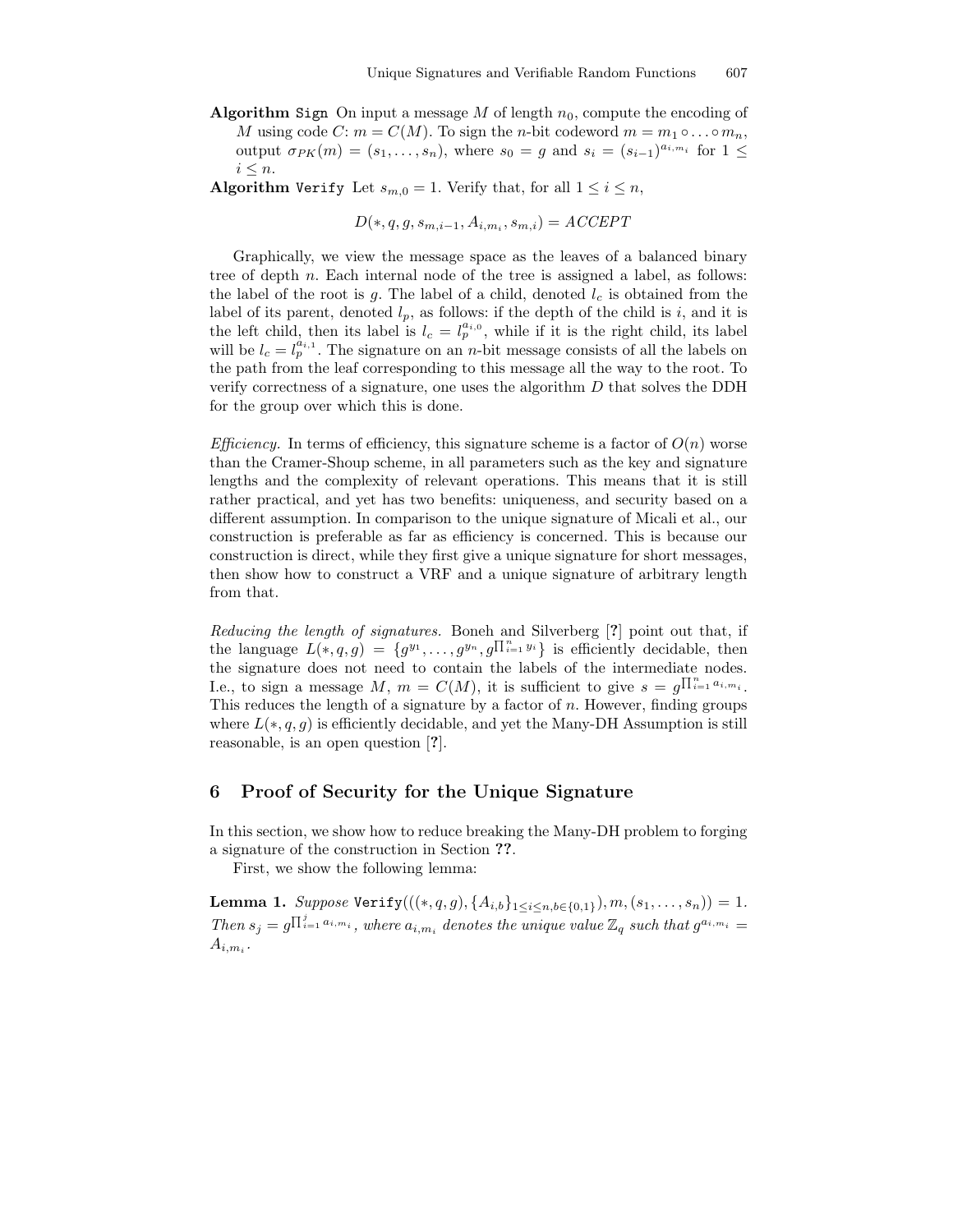#### 608 A. Lysyanskaya

*Proof.* We show the lemma by induction on j. For  $j = 1$ , the verification algorithm will accept only if  $s_1 = A_{1,m_i}$ .

Let the lemma hold for  $j-1$ . The verification algorithm will accept  $s_j$  only if  $D(*, q, g, s_{j-1}, A_{j,m_j}, s_j) = 1$ . But by definition of D, this is the case only if  $s_j = g^{\sigma a_{j,m_j}}$ , where  $\sigma$  is the unique value in  $\mathbb{Z}_q$  such that  $g^{\sigma} = s_{j-1}$ . By the induction hypothesis,  $\sigma = \prod_{i=1}^{j-1} a_{i,m_i}$ . Therefore,  $s_j = g^{\sigma a_{j,m_j}} = g^{\prod_{i=1}^{j} a_{i,m_i}}$ .  $\Box$ 

#### 6.1 Description of the Reduction

In the following, "we" refers to the reduction, and the forger for the signature scheme is "our adversary."

Recall that k is the security parameter, and that  $n_0 = \omega(\log k)$ ,  $n = O(n_0)$ .

Suppose that our adversary's running time is  $t(k)$ . Recall that c is the distance of the error-correcting code we use. Let  $\ell = \frac{\lceil \log t(k) \rceil + 2}{\log(1/(1-.99c))} + 1$ . (Note that  $\ell =$  $O(\log k)$ . Assume G is as in Section ??.

Input to the reduction: As in Assumption ??, we are given a group  $G = (*, q, g)$ and  $\ell$  elements  $Y_1, Y_2, \ldots, Y_\ell$  of G, where  $Y_u = g^{y_u}$ . We are also given the values  $Z_I = g^{\prod_{u \in I} y_u}$ , for  $I \subset [\ell]$ . The goal is to break Assumption ??, i.e., compute  $g\prod_{u=1}^{\ell} y_u$ .

Key generation: Pick a random  $\ell$ -bit string  $B = b_1 \circ \ldots \circ b_\ell$  and a random  $\ell$ -bit subset  $J \subset [n]$ . (For simpler notation, assume that the indices are ordered such that  $j_u < j_{u+1}$  for all  $j_u \in J$ .)

Set up the public key as follows:  $A_{j_u,b_u} = Y_u$ . To set up  $A_{i,b}$  where  $i \notin J$  or  $i = j_u \in J$  but  $b \neq b_u$ , choose value  $a_{i,b} \leftarrow \mathbb{Z}_q$  and set  $A_{i,b} = g^{a_{i,b}}$ . Figure ?? gives an example of what the reduction does in this step.

| PК |  |  |  |  | $\int g^{a_{1,0}}\int g^{a_{2,0}}\int g^{a_{3,0}}\left[ \begin{array}{cc} Y_2 \end{array} \right]g^{a_{5,0}}\left[ \begin{array}{cc} g^{a_{6,0}}\end{array} \right]g^{a_{7,0}}\left[ \begin{array}{cc} g^{a_{8,0}}\end{array} \right]g^{a_{9,0}}\left[ \begin{array}{cc} g^{a_{10,0}}\end{array} \right]$ |
|----|--|--|--|--|-----------------------------------------------------------------------------------------------------------------------------------------------------------------------------------------------------------------------------------------------------------------------------------------------------------|
|    |  |  |  |  | $\begin{vmatrix} g^{a_{1,1}} & g^{a_{2,1}} & Y_1 & g^{a_{4,1}} & g^{a_{5,1}} & g^{a_{6,1}} & g^{a_{7,1}} & g^{a_{8,1}} & Y_3 & g^{a_{10,1}} \end{vmatrix}$                                                                                                                                                |

**Fig. 1.** Toy example of a public key produced by the reduction. In this example,  $n = 10$ ,  $\ell = 3$ . The reduction randomly picked  $J = \{3, 4, 9\}, B = 101$ .

Responding to signature queries: We will respond to at most  $2t$  signature queries from the adversary, as follows.

Suppose the adversary's query is M where  $C(M) = m = m_1 \circ \dots \circ m_n$ . Let  $J(m)$  denote the string  $m_{j_1} \circ \ldots \circ m_{j_\ell}$ .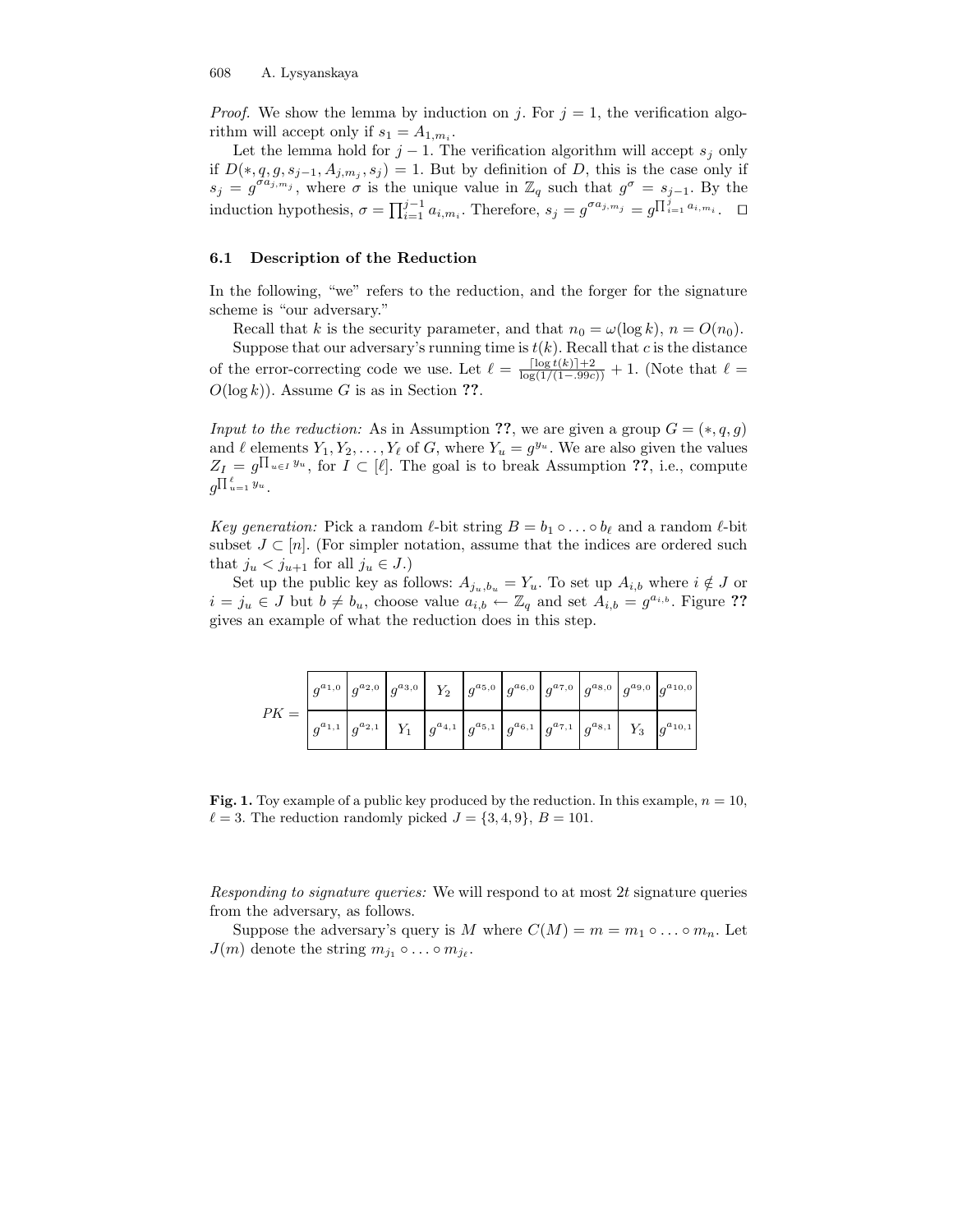Check if  $J(m) = B$ . If so, terminate with "Fail." Otherwise, compute the signature as follows: Let  $Z_0 = g$ . Let  $b' = b'(J)$  be an *n*-bit string such that  $b_{j_u} = b_u$  for all  $j_u \in J$ . By  $I_u$ , we denote the  $\ell$ -bit string which has a 1 in position  $u$ , and  $0$ 's everywhere else.

Compute  $(s_1, \ldots, s_n)$  using the following loop: Initialize  $c := 0^{\ell}$ For  $i=1$  to  $\boldsymbol{n}$ (1) If  $i = j_u \in J$  and  $m_i = b_u$ , then  $c := c \oplus I_u$  $(2)$   $s_i = Z_c^{\prod_{j \notin J, j \leq i} a_{j,m_j} \prod_{j \in J, j \leq i, m_j \neq b'_j} a_{j,m_j}}$ c  $(3)$  Increment i (end of loop)

Processing the forgery: Now suppose that the adversary comes back with a forged signature on message M' for which it has not queried R. Let  $m' = C(M')$ . This forgery is  $\sigma_{PK}(m') = \{s_{m',i}\}\.$  This forgery is good if  $J(m') = B$ . If the forgery is good, we obtain the value  $g^{\prod_{u=1}^\ell y_u}$  by Lemma ??, by simply computing  $(s_{m',i})^{1/\prod_{i\notin J} a_i^{m'_i}}.$ 

### 6.2 Analysis of the Reduction

Let  $t = t(k)$  be the expected running time of the adversary. For the purposes of the analysis, consider the following algorithms:

- Algorithm 1 runs the signing algorithm and responds to the adversary's queries as the true signing oracle would. If the adversary outputs a valid forgery, this algorithm outputs "Success."
- $-$  Algorithm 2 runs the signing algorithm but only responds to 2t queries. If the adversary issues more queries, output "Fail." Otherwise, if the adversary outputs a valid forgery, this algorithm outputs "Success."
- Algorithm 3 is the same as Algorithm 2, except in one case. Namely, it chooses a random  $J \subset [n], |J| = \ell, J = \{j_1, \ldots, j_\ell\}$ , and outputs "Fail" if it so happens that  $J(C(M')) = J(C(M))$  where M' is the adversary's forgery, and  $M$  is any previously queried message, and notation  $J(m)$  denotes  $m_{j_1} \circ m_{j_2} \circ \ldots \circ m_{j_\ell}.$
- Algorithm 4 is just like Algorithm 3 except in one case Namely, it chooses a random  $\ell$ -bit string B and outputs "Fail" whenever the forged message  $M'$ is such that  $C(M') = m'$  where  $J(m') \neq B$ .
- Algorithm 5 is just like Algorithm 4 except in one case. Namely, it outputs "Fail" whenever the queried message M is such that  $C(M) = m$  where  $J(m) = B$ .
- Algorithm 6 runs our reduction. It outputs "Success" whenever the reduction succeeds in computing its goal.

By  $p_i$ , let us denote the success probability of algorithm *i*.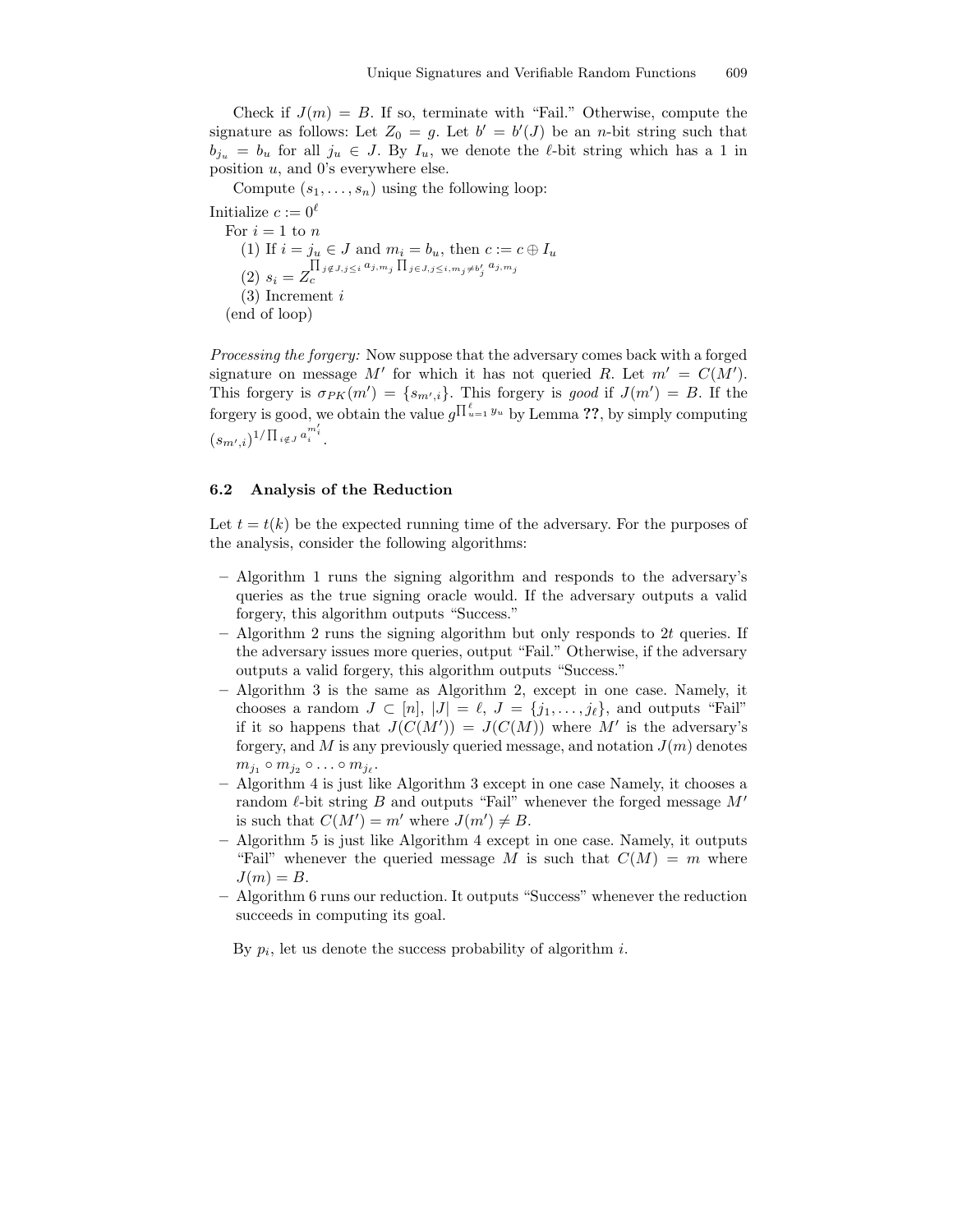Lemma 2. The success probability of Algorithm 1 is the same as the success probability of the forger.

Proof. By construction, this algorithm outputs "Success" iff the forger succeeds.

 $\Box$ 

## Lemma 3.  $p_2 \geq p_1/2$ .

*Proof.* Suppose a successful forgery requires  $t$  queries on the average. Then by the Markov inequality, 2t queries are sufficient at least half the time.  $\square$ 

Lemma 4.  $p_3 \geq p_2/2$ .

*Proof.* Recall that  $m' = C(M')$  is a codeword of an error-correcting code of distance cn. That implies that for all M, m' differs from  $m = C(M)$  on at least cn locations. So, if we picked  $\ell$  locations at random with replacement,  $\Pr_J[J(m) = J(m')] \leq (1 - c)^{-\ell}$ . Since we are picking without replacement,  $\Pr_J[J(m) = J(m')] \le \prod_{i=1}^{\ell} (n - cn - i)/n \le (1 - c + \epsilon)^{\ell}$  for any constant  $\epsilon > 0$ . Let  $\epsilon = .01c$  for simplicity. Let Q denote the set of messages queried by the adversary. By the union bound

$$
\Pr_{J}[\exists M \in Q \text{ such that } J(C(M)) = J(m')] \le 2t(1 - c + \epsilon)^{\ell} < 1/2
$$

if  $4t < (1/(1 - c + \epsilon))^{\ell}$ . Taking the logarithm on both sides of the equation, we get the condition  $\log t + 2 < l \log(1/(1 - .99c))$ , and so since we have set  $\ell > \frac{\log t + 2}{\log(1/(1-.99c))}$ , this is satisfied.

# Lemma 5.  $p_4 \geq p_3/2^{\ell}$ .

Proof. Note that Algorithm 3 and Algorithm 4 can be run with the same adversary, but Algorithm 4 may output "Fail" while Algorithm 3 outputs "Success." Consider the case when both of them output "Success." In this case, (1)  $J(C(M')) \neq J(C(M))$  for all previously queried M, and (2)  $J(C(M)) = B$ . Note that, given that (1) is true, the probability of (2) is exactly  $2^{-\ell}$  $\Box$ 

#### **Lemma 6.**  $p_5 = p_4$ .

Proof. Note that the only difference between the two algorithms is that Algorithm 5 will sometimes output "Fail" sooner. Algorithm 4 will continue answering queries, but, if Algorithm 5 has output "Fail," then  $J(C(M')) \neq J(C(M)) = B$ , and so Algorithm 4 will output "Fail" as well.  $\square$ 

#### **Lemma 7.**  $p_6 = p_5$ .

Proof. First, note that whether we are running Algorithm 5 or Algorithm 6, the view of the adversary is the same. Namely: (1) the public key is identically distributed; (2) both algorithms respond to at most  $2t$  signature queries; (3) both algorithms pick J and B uniformly at random and refuse to respond to a signature query M if  $J(C(M)) = B$ . Therefore, the probability that the adversary comes up with a forgery in the two cases is the same. Now, note that the probability that the forgery is good is also the same: in both cases, the forgery is good if  $J(C(M')) = B$ .  $)) = B.$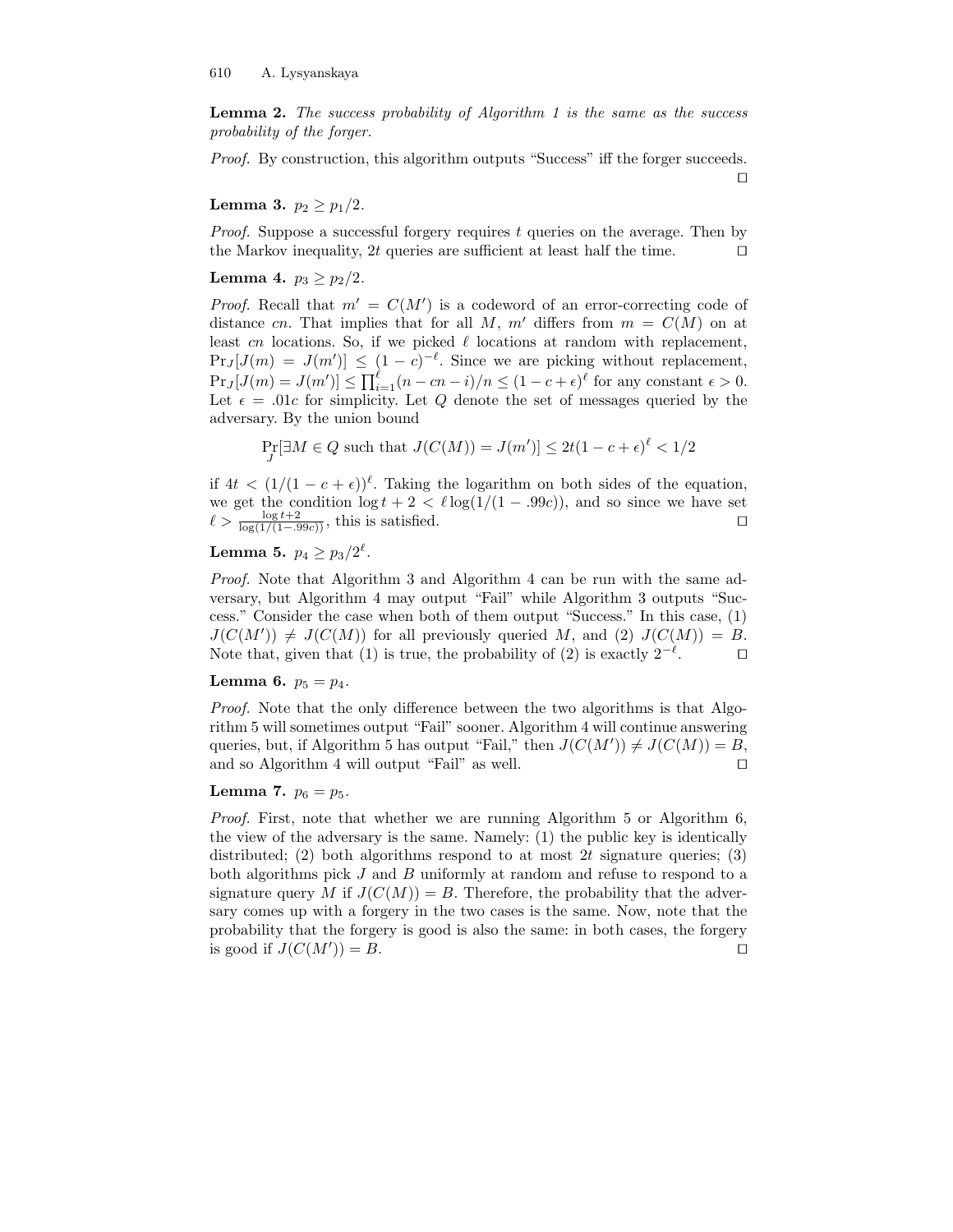Putting these together, we have:

**Lemma 8.** If the forger's success probability is  $p$ , and expected running time is t, then the success probability of the reduction is  $p/2^{\ell+2} = p/O(t)$ .

In turn, this implies the following theorem:

Theorem 1. Under Assumption ??, the construction presented in Section ?? is a unique signature.

# 7 A Simple Construction of a VRF

Consider the following, rather strong, complexity assumption:

Assumption 2 (Very-Many-DH-Very-Hard Assumption) There exists a constant  $\epsilon > 0$  such that for all probabilistic polynomial-time families of Turing machines  $\{A_k\}$  with running time  $O(2^{k^{\epsilon}})$ ,

$$
\Pr[(*, q, g) \leftarrow S(1^k); \{y_i \leftarrow \mathbb{Z}_q : 1 \le i \le k^{\epsilon}\};
$$
  

$$
Z \leftarrow A_k^{\mathcal{O}[*, q, g, \{y_i\}]\cdots}_{\epsilon}(*, q, g, \{g^{y_i} : 1 \le i \le k^{\epsilon}\}: Z = g^{\prod y_i} \le poly(k) * 2^{-2k^{\epsilon}}
$$

where  $\mathcal{O}[*, q, g, \{y_i\}] (\cdot)$ , on input an  $k^{\epsilon}$ -bit string I, outputs  $g \prod_{i=1}^{k^{\epsilon}} y_i^{I_i}$  iff I is not an all-1 string.

**Definition 3 (VUF [?]).** A verifiable unpredictable function (VUF) (G, Eval, Prove, Verify) with input length  $a(k)$ , output length  $b(k)$ , and security  $s(k)$  is defined as a VRF except that requirement ?? of Definition ?? is replaced with the following: Let  $T(\cdot, \cdot)$  be any oracle algorithm that runs in time  $s(k)$  when its first input is  $1^k$ . Then:

$$
\Pr[(PK, SK) \leftarrow G(1^k);
$$
  
(Q, x, y) \leftarrow T^{\text{Prove}(SK, \cdot)}(1^k): y = \text{Eval}(SK, x) \wedge (x, \text{Prove}(SK, x)) \notin Q] \le 1/s(k)

**Lemma 9.** The unique signature in Section ?? is a VUF with security  $2^{k^{\epsilon}}$  under Assumption ??.

*Proof.* (Sketch) Following the proof in Section ??, let  $\ell = k^{\epsilon}$ . Then, by Lemma ??, using an adversary that succeeds in breaking the unique signature in  $2^{k^{\epsilon}}$  steps with probability  $2^{-k^{\epsilon}}$  corresponds to computing  $g^{\prod y_i}$  in time  $2^{k^{\epsilon}}$  with probability  $\Omega(2^{-2k\epsilon})$ , which contradicts the assumption.  $\square$ 

The following proposition completes the picture:

**Proposition 1** ([?]). If there is a VUF  $(G, \text{Eval}, \text{Prove}, \text{Verify})$  with input length  $a(k)$ , output length  $b(k)$ , and security  $s(k)$ , then, for any  $a'(k) \leq a(k)$ , there is a VRF  $(G', \text{Eval}', \text{Prove}', \text{Verify}')$  with input length  $a'(k)$ , output length  $b'(k) = 1$ , and security  $s'(k) = s(k)^{1/3} / (poly(k) \cdot 2^{a'(k)})$ . Namely, the following is a VRF with security  $s'(k)$ :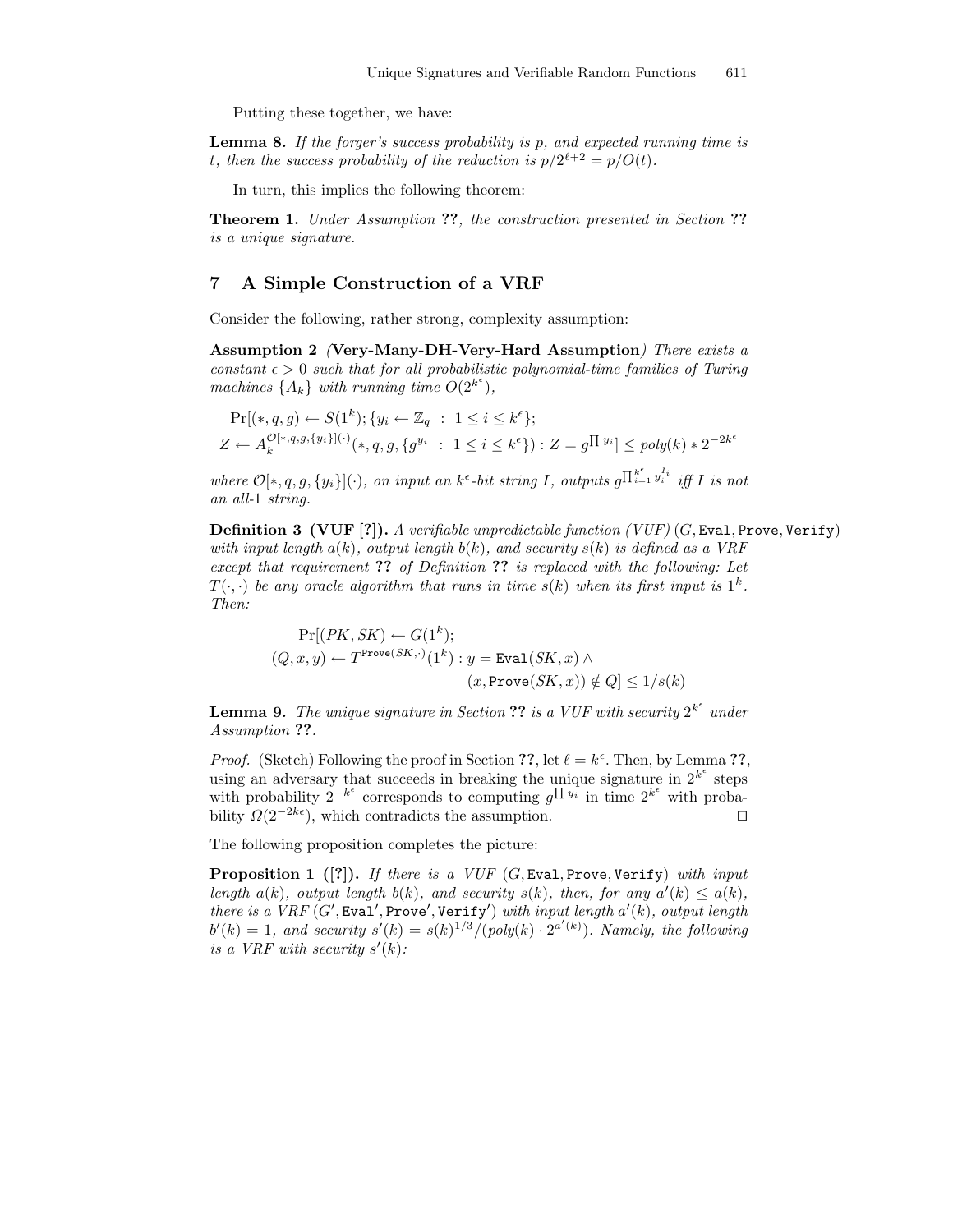- $-G'(1^k) = (G(1^k), r)$ , where r is a  $b(k)$ -bit string chosen at random.
- $-$  Eval'(SK, x) = Eval(SK, x).r, where "." denotes the inner product.

 $-$  Verify' $(SK, x) = (Eval(SK, x), Verify(SK, x)).$ 

Corollary 1. We have obtained a VRF with input length k, output length 1, and security  $poly(k)$ .

A natural open problem is to give better security guarantee to a VRF obtained from a unique signature in this fashion, or to show evidence of impossibility.

# 8 Complicated but More Secure VRF

Here, we construct a VRF and a unique signature based on the weaker assumption alone. This is the same as the Micali et al. [?] construction, except that the underlying verifiable unpredictable function is different.

**Proposition 2** ([?]). If there is a VRF with input length  $a(k)$ , output length 1, and security  $s(k)$ , then there is a VRF with unrestricted input length, output length 1, and security at least  $\min(s(k)^{1/5}, 2^{a(k)/5})$ .

The proof of the proposition gives the VRF construction, which we omit here. Now let us restate Assumption ?? to make explicit use of security:

Assumption 3 (s(k)-Many-DH assumption) For some  $s(k) > poly(k)$ , for all  ${A_k}$ , if  ${A_k}$  is a family of probabilistic Turing machines with running time  $t(k) = O(s(k))$ , then for all  $\ell > \log t(k)$ ,

$$
\Pr[(*, q, g) \leftarrow S(1^k); \{y_i \leftarrow \mathbb{Z}_q : 1 \leq i \leq \ell\};
$$
  

$$
\{z_J = \prod_{j \in J} y_j; Z_J = g^{z_J} : J \subset [\ell]\};
$$
  

$$
Z \leftarrow A(*, q, g, \{Z_J : J \subset [\ell]\}): Z = g^{\prod y_i} < 1/s^2(k)
$$

We will construct a VUF with input length  $\Omega(\log s'(k))$ , and security  $s'(k)$  =  $2^{\omega(\log k)}$  based on this assumption. By Propositions ?? and ??, this implies a VRF with unrestricted input length and security  $\min(s'(k)^{1/5}, 2^{a(k)/5}) = 2^{\omega(\log k)}$ .

This is the same as our unique signature construction, only here the public key and the depth of the tree are smaller. The proof works in exactly the same way as in the previous construction.

**Theorem 2.** The following construction is a VUF: set  $a_{i,b}$  at random from  $\mathbb{Z}_q$ ,  $for 1 \leq i \leq \ell, \ell > \log s(k), b \in \{0, 1\}.$  Let  $PK = \{g^{a_{i,b}} : 1 \leq i \leq \ell, b \in \{0, 1\}\},\$  $SK = \{a_{i,b}\}$ . If J is a binary string of length  $\ell$ , then let  $F_{PK}(g^{\prod_{i=1}^{\ell} a_{i, J_i}})$ . The verification is as in the construction described in Section ??. Its security is at least  $s(k)$  under Assumption ??.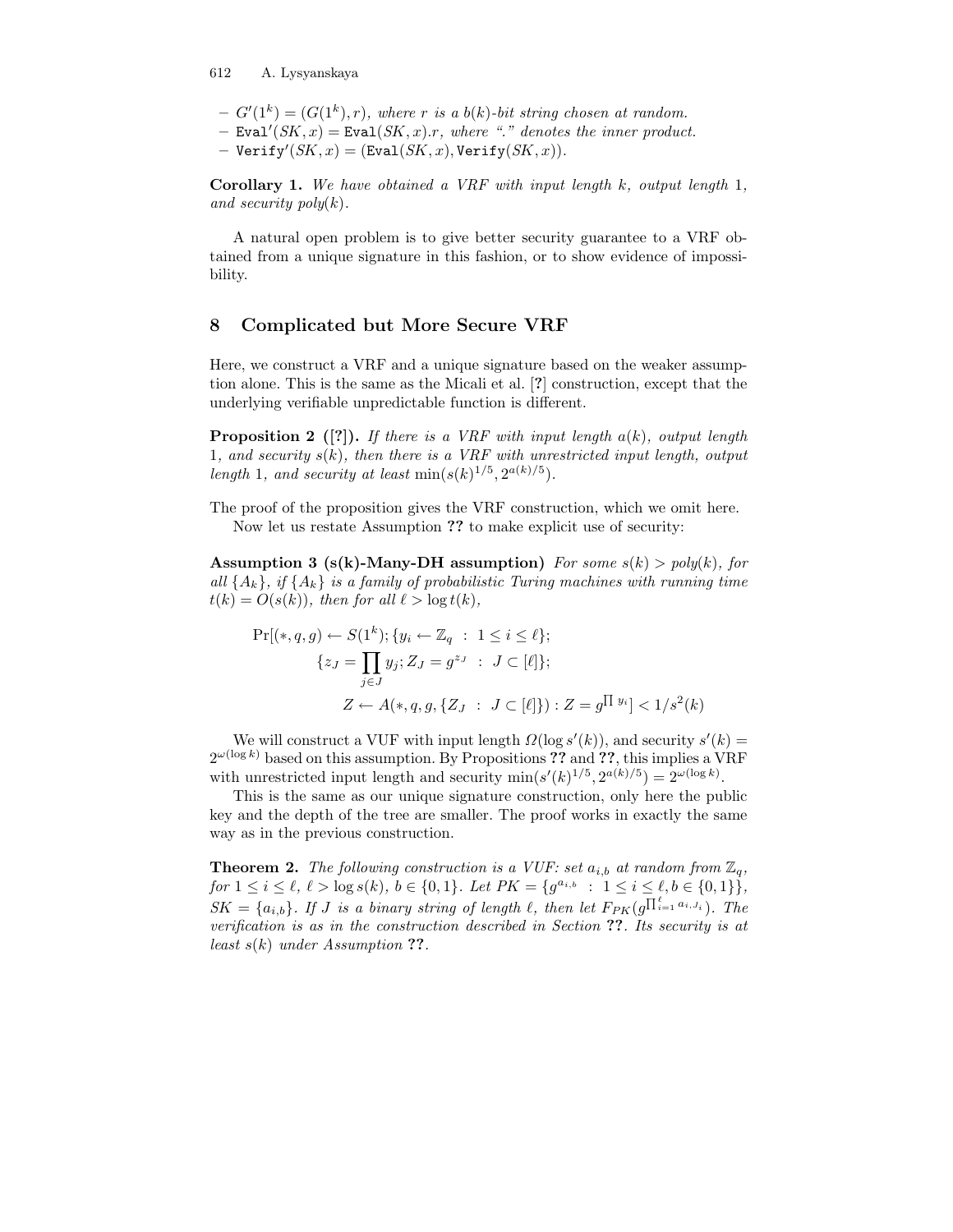*Proof.* (Sketch) This proof is essentially the same as in Section ??, with  $n =$  $\ell = \log s(k)$ ; except this case is simpler as there is no code. Here, too, we hope that the adversary's forgery will be good, and by Lemma ??, if  $s(k)$  is the size of the message space, then  $1/s(k)$  of the forgeries will be good. By contrapositive, in  $O(s(k))$  running time, the probability of a forgery is  $1/s(k)$ . Therefore, the probability of a good forgery is  $1/s^2(k)$ . This contradicts Assumption ??.  $\square$ 

Combining the above, we get a VRF with unrestricted input length, output length 1, and security  $\min(s'(k)^{1/5}, 2^{a(k)/5}) = \min(s(k)^{1/10}, 2^{\log(s(k))/5}) =$  $\Theta(s(k)^{1/10}) = 2^{\omega(\log k)}$ .

# Acknowledgements

I am grateful to Dan Boneh for pointing out an error in a previous version of this paper. I thank Ron Rivest, Silvio Micali, Yevgeniy Dodis, and Leo Reyzin for helpful discussions. This research was supported by an NSF graduate research fellowship, Lucent Technologies GRPW, and NTT grant #6762700.

# References

- [BDMP91] Manuel Blum, Alfredo De Santis, Silvio Micali, and Guiseppe Persiano. Non-interactive zero-knowledge. SIAM Journal of Computing, 20(6):1084– 1118, 1991.
- [BF01] Dan Boneh and Matthew Franklin. Identity-based encryption from the Weil pairing. In Joe Kilian, editor, Advances in Cryptology — CRYPTO 2001, volume 2139 of Lecture Notes in Computer Science, pages 213–229. Springer Verlag, 2001.
- [BFM88] Manuel Blum, Paul Feldman, and Silvio Micali. Non-interactive zeroknowledge and its applications (extended abstract). In Proceedings of the Twentieth Annual ACM Symposium on Theory of Computing, pages 103– 112, Chicago, Illinois, 2–4 May 1988.
- [BLS01] Dan Boneh, Ben Lynn, and Hovav Shacham. Short signatures from the Weil pairing. In Colin Boyd, editor, Advances in Cryptology — ASIACRYPT 2001, volume 2248 of Lecture Notes in Computer Science, pages 514–532. Springer Verlag, 2001.
- [BM84] Manuel Blum and Silvio Micali. How to generate cryptographically strong sequences of pseudo-random bits. SIAM Journal on Computing, 13(4):850– 863, November 1984.
- [BS02] Dan Boneh and Alice Silverberg. Applications of multilinear forms to cryptography. Manuscript obtained by personal communication, 2002.
- [BY96] Mihir Bellare and Moti Yung. Certifying permutations: Non-interactive zero-knowledge based on any trapdoor permutation. Journal of Cryptology, 9(1):149–166, 1996.
- [CS99] Ronald Cramer and Victor Shoup. Signature schemes based on the strong RSA assumption. In Proc. 6th ACM Conference on Computer and Communications Security, pages 46–52. ACM press, nov 1999.